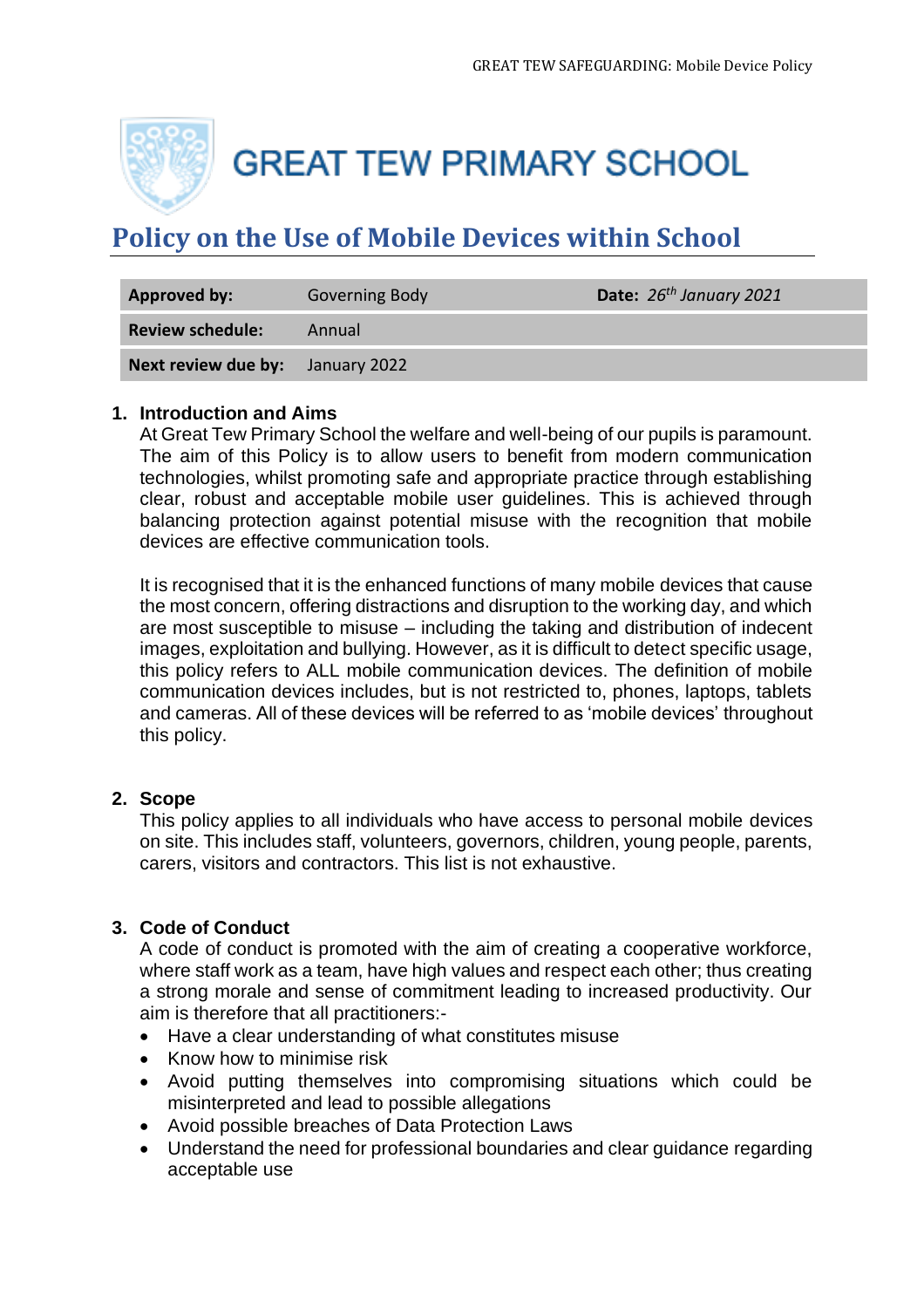- Are responsible for self-moderation of their own behaviours
- Are aware of the importance of reporting concerns promptly.

It is fully recognised that imposing rigid regulations on the actions of others can be counterproductive. An agreement of trust is therefore promoted regarding the carrying and use of mobile devices within the setting, which is agreed to by all users.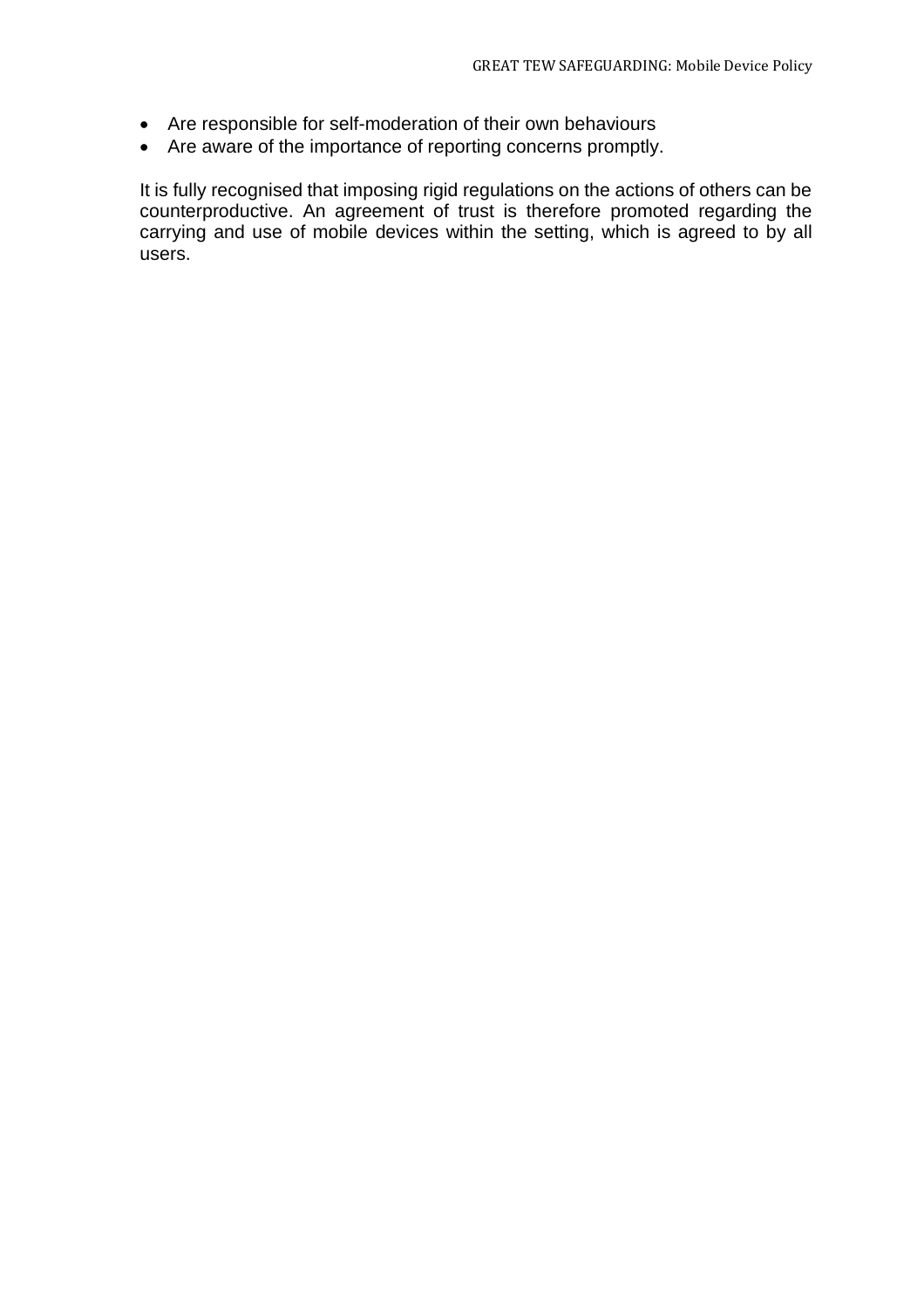## **4. Personal Devices – Staff**

- Staff are not permitted to make/receive calls/texts during contact time with children. Emergency contact should be made via the school office, or by other arrangement with the Headteacher in exceptional circumstances.
- Staff should have their mobile devices on silent or switched off and out of sight (eg in a drawer, handbag) during class time.
- Mobile devices should not be used in a space where children are present (eg classroom, playground).
- Use of mobile devices (including receiving/sending texts and emails) should be limited to non-contact time when no children are present e.g. in office areas, staff room, empty classrooms.
- It is also advised that staff security protect access to functions of their mobile devices.
- Should there be exceptional circumstances (e.g acutely sick relative), then staff should make the Headteacher and office aware of this so messages can be relayed promptly.
- Staff are not permitted to use recording, video or audio, equipment on their mobile devices, for example: to take recordings of children, or sharing images. Legitimate recordings and photographs should be captured using school equipment such as cameras and ipads *unless the Headteacher has given express permission for an authorized member of staff to use their own photographic/editing tools and both parties have read and signed the attached letter of authorization.(See page 4)*
- Staff must report any usage of mobile devices that causes them concern to the Headteacher.
- Designated 'mobile/camera free' areas are identified within the setting and signs to this effect are to be displayed throughout. These areas must include:
	- o Changing areas
	- o Toilets

# **5. Mobile Devices for work related purposes**

We recognise that mobile devices, particularly phones, provide a useful means of communication on off-site activities. However, staff should ensure that:-

- Work/and or personal mobile phones are switched off whilst driving
- Mobile device use on these occasions is appropriate and professional (and will never include taking photographs of children)
- Mobile devices should not be used to make contact with parents during school trips – all relevant communications should be made via the School Office.
- Where parents are accompanying trips they are informed not to make contact with other parents (via calls, text, email or social networking) during the trip or use their mobile device to take photographs of children.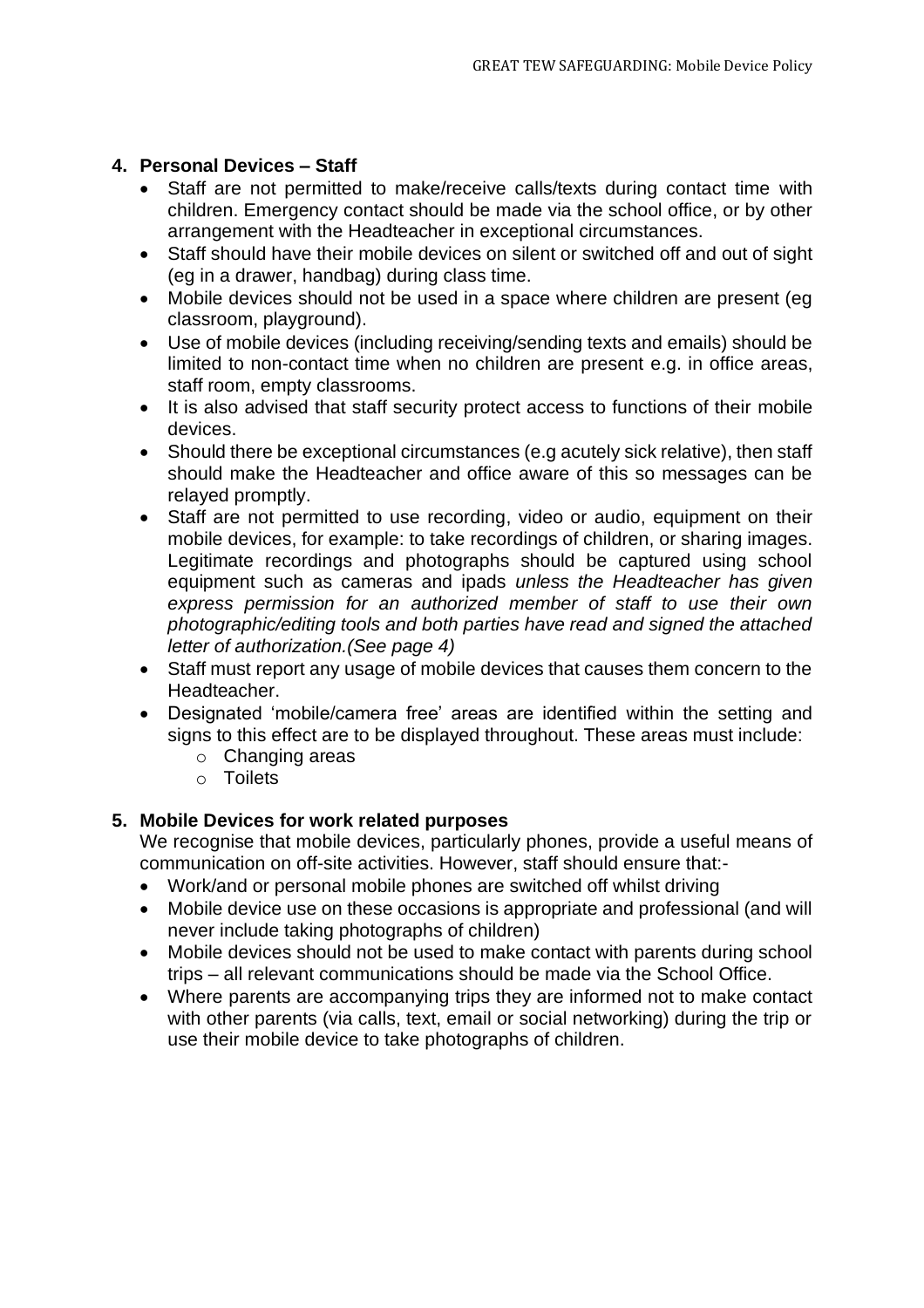# **6. Personal Mobile Devices – Pupils**

We recognise that mobile devices are part of everyday life for many children and that they can play an important role in helping pupils to feel safe and secure. However, we also recognise that they can prove a distraction in school and can provide a means of bullying or intimidating others. Therefore:-

- Pupils are not permitted to have mobile devices at school or on trips.
- If in the rare event of a parent wishing for his/her child to bring a mobile device to school to contact the parent after school:
	- o The parent must discuss the issue first with the Headteacher
	- o If agreed the device must be handed into the School Office switched off first thing in the morning and collected from the office by the child at home time (the device is left at the owner's own risk).
- Mobile devices brought to school without permission will be confiscated and returned at the end of the day.

Where mobile devices are used in or out of school to bully or intimidate others then the Headteacher does have the power to intervene 'to such an extent as it is reasonable to regulate the behaviour of pupils when they are off the school site'.

## **7. Volunteers, Visitors, Governors and Contractors**

All Volunteers, Visitors, Governors and Contractors are expected to follow our mobile device policy as it relates to staff whilst on the premises. On arrival, such visitors will be informed of our expectations around the use of mobile devices.

## **8. Parents**

While we would prefer parents not to use their mobile devices while on school premises, we recognise that this would be impossible to regulate and that many parents see their devices as an essential means of communication at all times.

We, therefore, ask that parents' usage of mobile devices, whilst on the school site is courteous and appropriate to the school environment.

We do allow parents to photograph or video school events such as shows or sports day using their mobile devices – **but insist that parents do not publish images (eg on social networking sites) that include anybody except their own children.** Parents/carers are reminded of this at the start of every school performance, prior to sports day, etc and will receive a written reminder in the Newsletter at the start of the academic year.

## **9. Dissemination**

The mobile device policy will be shared with staff and volunteers as part of their induction. It will also be available to parents via the school office and website.